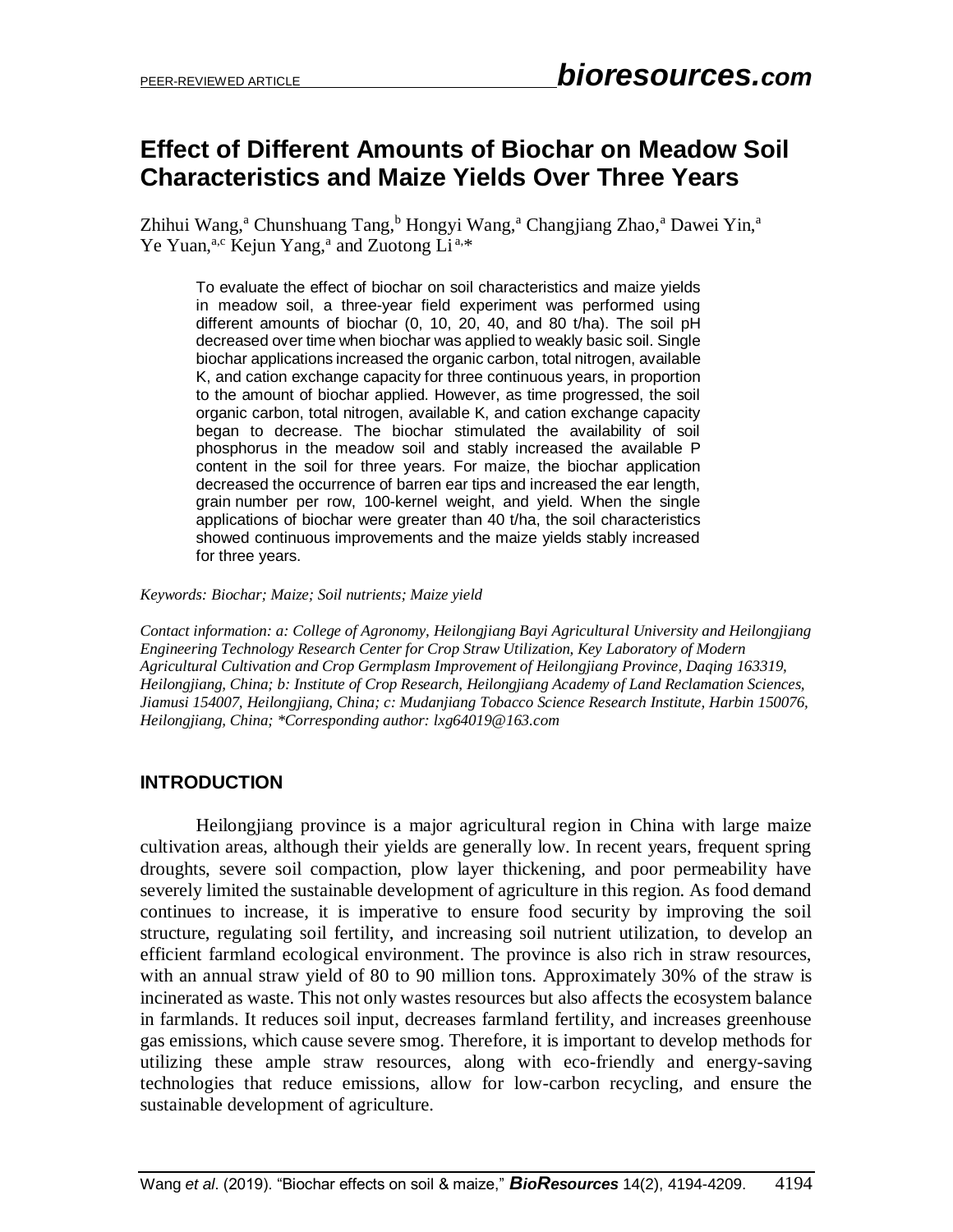In recent years, biochar has attracted attention across the agricultural sector. The term 'biochar' refers to stable, high-carbon products from agricultural waste (such as straw) that have undergone high-temperature pyrolysis in anoxic or hypoxic conditions(Lehmann *et al*. 2006). Biochar possesses a highly aromatic structure with a high content of carboxylic esters. Moreover, it is porous, with a large specific surface area, strong adsorption capabilities, substantial amounts of surface negative charges, and high charge density (Lehmann *et al*. 2011; Yin *et al*. 2014).

Biochar can be used as an ideal soil conditioner, as its application can decrease bulk density and nutrient leaching and increase soil porosity, aeration, water holding capacity, soil organic matter content, and cation exchange capacity (CEC); it can also increase the adsorption of nitrogen, phosphorus, and potassium, as well as fertilizer utilization rates (Glaser *et al*. 2002; Oguntunde *et al*. 2008; Lehmann and Joseph 2009; Bruun *et al*. 2014; Rehrah *et al*. 2016). Meanwhile, biochar can promote crop growth, increasing the amount of available biomass, crop yields, and overall quality (Mohammadi 2012; Liang *et al*. 2014; Jin *et al*. 2015).

Previous studies of biochar on soil amelioration have focused on acidic soils (Novak *et al*. 2009; Hong 2018; Lin 2018), and few studies have focused on semi-arid saline-alkali soils. Most of the previous research has also focused on the effects of biochar during the growing season (Zhang *et al*. 2010; Akhtar *et al*. 2015), with few studies showing that a single application of biochar can have consistent beneficial effects for multiple years after its application.

In this study, a 3-year field experiment was performed to examine the effects on soil physiochemical properties and maize yields, when different amounts of straw biochar in single application treatments, were applied to semi-arid meadow soil in the western Heilongjiang province of China. The aim was to determine a workable quantity–effect relationship for biochar in maize production, while simultaneously investigating the effective duration of the biochar. The results from this investigation will improve the ability to sustainably utilize semi-arid agricultural soils.

## **EXPERIMENTAL**

## **Materials and Design**

The study was conducted from 2014 to 2016 at the experimental base of Heilongjiang Bayi Agricultural University in western Heilongjiang province (Daqing, China). The maize variety used was Zhengdan 958. The 0 to 20 cm plow layer of the soil used had the following characteristics: a pH of 7.84, an organic matter content of 27.59 g/kg, a total nitrogen content of 1.72 g/kg, an alkaline hydrolysable nitrogen content of 120 mg/kg (1 mol/L NaOH hydrolysis-titration), an available P content of 12.25 mg/kg, and an available K content of 132.93 mg/kg. The experimental biochar material was provided by Liaoning Jinhefu Agriculture Development Co. (Anshan, China). The raw material for pyrolysis was maize straw (Liaodan). The pyrolysis conditions were 450 °C for 2 h, and the detailed charring method can be found in the Chinese patent CN 102092709 B (Chen 2012). The basic physiochemical characteristics of the biochar were as follows: a pH of 7.94, an organic carbon content of 440.6 g/kg, a total nitrogen content of 15.34 g/kg, a total phosphorous content of 7.81 g/kg, and a total potassium content of 16.82 g/kg.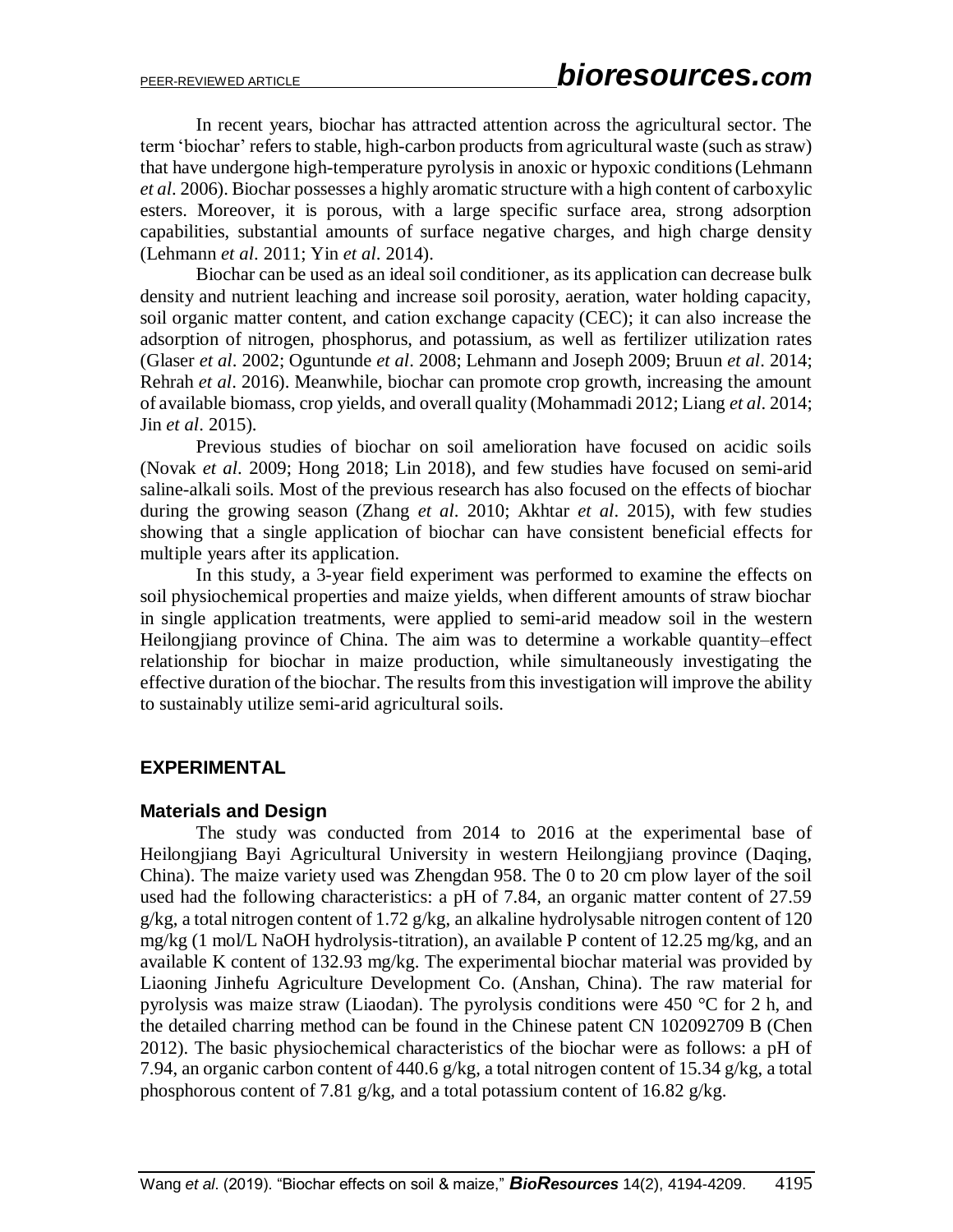A randomized plot design was employed for the experiment, in which five treatments were set up. These treatments included applying biochar at 0 t/ha (CK), 10 t/ha (C10), 20 t/ha (C20), 40 t/ha (C40), and 80 t/ha (C80). Each treatment was completed in triplicate and there were 15 treatments in total. Each plot had six rows, 15-m in length. The area of each plot was 58.5 m<sup>2</sup>. The cultivation method employed was 0.65-m uniform ridge cultivation. The cultivation density was  $75,000$  plants/hm<sup>2</sup>. Other field management measures were performed based on the measures for high-yielding maize-cultivated fields.

In 2014, all the biochar treatments were applied once by broadcasting on the surface of the soil before the seeds were sown. After manual plowing, a rotary tiller was used for uniform mixing of the soil from 0 to 20 cm depths. Each year, the same amount of fertilizers was added before sowing the seeds, *i.e.*, 101.25 kg N/ha, 112.5 kg  $P_2O_5/ha$ , and 78.75 kg K2O/ha, and another 67.5 kg N/ha was added as topdressing fertilizer when the plants had twelve expanded leaves. Urea (Jingbohu/N 46%, Heilongjiang Beifeng Agricultural Production Means Group Co., Ltd., Harbin, China), diammonium phosphate (Fengbeiling/P2O<sup>5</sup> 46%, Heilongjiang Beifeng Agricultural Production Means Group Co., Ltd., Harbin, China), and potassium sulfate (Lesuoshi/K<sub>2</sub>O 50%, Heilongiiang Beifeng Agricultural Production Means Group Co., Ltd., Harbin, China).

#### *Sample collection and measurement*

From 2014 to 2016, soil samples were collected during the seedling, jointing, tasseling, wax-ripening, and full-ripening stages of the maize plants. Topsoil samples (0– 20 cm depth) were collected from each treatment. Five soil cores were collected using a 3 cm diameter auger from each treatment and mixing the material into one composite sample. Soil samples were sieved through a 2-mm mesh sieve to remove roots and small rocks. The soil was air-dried in cloth bags before analysis. The soil organic carbon was quantified using the potassium dichromate volumetric method. For total nitrogen,  $H_2SO_4$ was used as an accelerator for digestion, and then the Kjeldahl analytic method was used. Soil available P was extracted with 0.5 M sodium bicarbonate and analyzed using the molybdenum blue-ascorbic acid method. Soil available K was quantified using 1 mol/L of ammonium acetate extraction-flame photometry. The cation exchange capacity was determined *via* 1 mol/L NaOAc extraction followed by flame photometry (Bao 2000). To determine the yield, maize ears from each treatment group were harvested by hand from each plot at crop maturity at the end of September from 2014 to 2016. The ear length, kernel number per row, and 100-kernel weight were measured from 20 representative maize ears. The grain water content was determined, followed by the yield per hectare.

#### *Data analysis*

The data were summarized as means and standard deviations (SD) of the means using Excel 2013 software (Microsoft, Redmond, WA, USA). A one-way analysis of variance (ANOVA) was performed to determine the statistical significance ( $p < 0.05$ ; n = 3) of the treatment effects using SPSS 21.0 software (IBM, Armonk, NY, USA). Duncan's new multiple range test was used for significance analysis. When considering the differences between years, a two-way analysis of variance was used with the different biochar treatments and the sampling years as the two fixed factors. GraphPad Prism 7 software (GraphPad Software, San Diego, CA, USA) was used to plot the graphs.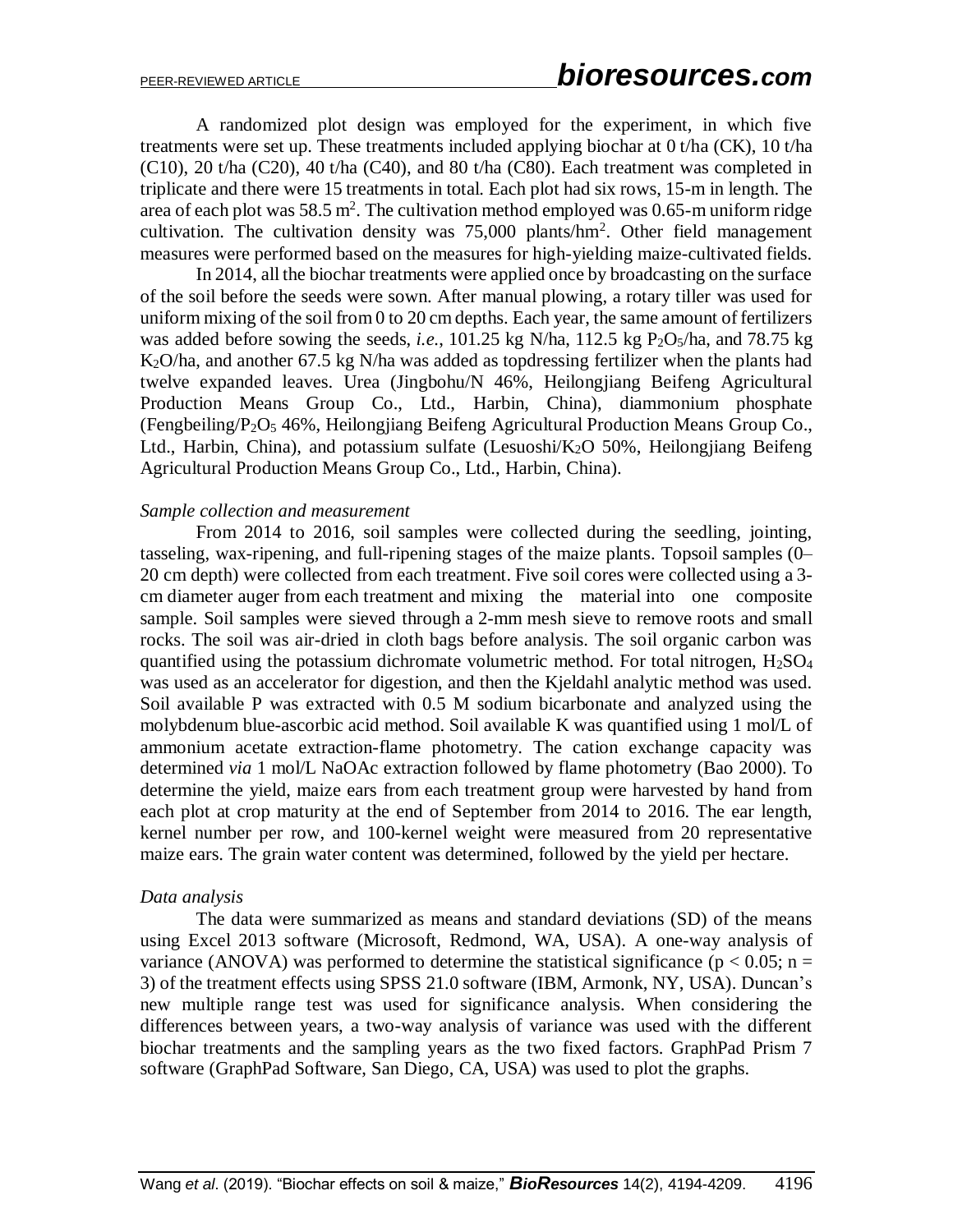# **RESULTS AND DISCUSSION**

## **Effects of Different Biochar Application Amounts on Meadow Soil Organic Carbon**

As shown in Table 1, the biochar significantly affected the soil organic carbon content during the different stages of maize growth ( $p < 0.01$ ). Compared with the CK treatment, the C80 treatment significantly increased the 3-year soil organic carbon content in various stages; the C40 treatment significantly increased the soil organic carbon content. The C20 and C10 treatments resulted in varying degrees of increase in the soil organic carbon content, compared with the CK treatment. Therefore, the application of biochar could increase soil organic carbon content proportional to the amount of biochar applied. In 2014, the initial biochar applications were made, and the soil organic carbon content increased the most, and then gradually decreased over time. (Table 2).

| <b>Table 1.</b> Effects of Different Application Amounts of Biochar on Soil Organic |  |
|-------------------------------------------------------------------------------------|--|
| Carbon from 2014 to 2016                                                            |  |

| Year                                                                                                 | Treatment                  | Soil Organic Carbon (SOC; g/kg) |                   |                               |                                     |                                |  |  |
|------------------------------------------------------------------------------------------------------|----------------------------|---------------------------------|-------------------|-------------------------------|-------------------------------------|--------------------------------|--|--|
|                                                                                                      |                            | Seedling                        | Jointing          | Tasseling                     | Wax-ripening                        | Full-ripening                  |  |  |
|                                                                                                      |                            | Stage                           | <b>Stage</b>      | <b>Stage</b>                  | Stage                               | Stage                          |  |  |
| 2014                                                                                                 | <b>CK</b>                  | $15.52 \pm$                     | $15.80 \pm$       | $18.69 \pm 0.73^b$            | $17.\overline{24 \pm 0.15^{\circ}}$ | $16.24 \pm 0.14^b$             |  |  |
|                                                                                                      |                            | 0.21 <sup>d</sup>               | 0.63 <sup>d</sup> |                               |                                     |                                |  |  |
|                                                                                                      | C10                        | $16.65 \pm$                     | $17.62 \pm$       | $19.78 \pm 2.70^{\circ}$      | $19.01 \pm 1.61^{bc}$               | $16.02 \pm 0.90^{\circ}$       |  |  |
|                                                                                                      |                            | 0.35 <sup>cd</sup>              | 1.03 <sup>c</sup> |                               |                                     |                                |  |  |
|                                                                                                      | C20                        | $18.20 \pm$                     | $19.52 \pm$       | $20.98 \pm 0.33^b$            | $18.46 \pm 2.79$ <sup>bc</sup>      | $18.60 \pm 2.31$ <sup>a</sup>  |  |  |
|                                                                                                      |                            | 0.09 <sup>c</sup>               | 0.19 <sup>b</sup> |                               |                                     |                                |  |  |
|                                                                                                      | C40                        | $22.16 \pm$                     | $21.04 \pm$       | $20.46 \pm 2.07^b$            | $22.77 \pm 3.87^{ab}$               | $19.88 \pm 1.16^a$             |  |  |
|                                                                                                      |                            | 1.02 <sup>b</sup>               | 0.21a             |                               |                                     |                                |  |  |
|                                                                                                      | C80                        | $24.74 \pm$                     | $21.65 \pm$       | $24.74 \pm 0.36^a$            | $24.54 \pm 2.59^a$                  | $20.70 \pm 0.12$ <sup>a</sup>  |  |  |
|                                                                                                      |                            | 2.47a                           | 0.63 <sup>a</sup> |                               |                                     |                                |  |  |
| 2015                                                                                                 | <b>CK</b>                  | $13.59 \pm$                     | $15.12 \pm$       | $16.22 \pm 0.19^c$            | $15.55 \pm 0.28$ <sup>c</sup>       | $14.66 \pm 0.52$ <sup>c</sup>  |  |  |
|                                                                                                      |                            | 0.19 <sup>e</sup>               | 0.72 <sup>d</sup> |                               |                                     |                                |  |  |
|                                                                                                      | C10                        | $15.06 \pm$                     | $15.57 +$         | $15.72 \pm 1.41$ <sup>c</sup> | $16.71 \pm 1.57$ <sup>c</sup>       | $15.86 \pm 0.49$ <sup>bc</sup> |  |  |
|                                                                                                      |                            | 0.43 <sup>d</sup>               | 0.77 <sup>d</sup> |                               |                                     |                                |  |  |
|                                                                                                      | C20                        | $16.90 \pm$                     | $17.60 \pm$       | $19.17 \pm 0.61^b$            | $15.85 \pm 0.30^{\circ}$            | $15.65 \pm 0.13^{bc}$          |  |  |
|                                                                                                      |                            | 0.12 <sup>c</sup>               | 0.30 <sup>c</sup> |                               |                                     |                                |  |  |
|                                                                                                      | C40                        | $20.43 \pm$                     | $19.56 \pm$       | $17.09 \pm$                   | $21.92 \pm 1.30^b$                  | $17.00 \pm 0.79^{\circ}$       |  |  |
|                                                                                                      |                            | $0.48^{b}$                      | 0.90 <sup>b</sup> | $0.65^{bc}$                   |                                     |                                |  |  |
|                                                                                                      | C80                        | 24.60 $\pm$                     | $36.76 \pm$       | $27.67 \pm 2.45^a$            | $26.78 \pm 0.61^a$                  | $23.49 \pm 1.30^a$             |  |  |
|                                                                                                      |                            | $0.50^{\rm a}$                  | 0.44a             |                               |                                     |                                |  |  |
| 2016                                                                                                 | $\overline{CK}$            | $13.49 \pm$                     | $13.57 \pm$       | $15.04 \pm 2.00^b$            | $14.07 \pm 0.51$ <sup>d</sup>       | $14.68 \pm 1.79^b$             |  |  |
|                                                                                                      |                            | 0.30 <sup>d</sup>               | 0.44c             |                               |                                     |                                |  |  |
|                                                                                                      | C <sub>10</sub>            | $16.21 \pm$                     | $20.64 \pm$       | $15.26 \pm 0.76^b$            | $15.35 \pm 0.37$ <sup>c</sup>       | $15.24 \pm 0.77$ <sup>b</sup>  |  |  |
|                                                                                                      |                            | 0.42 <sup>c</sup>               | 0.71a             |                               |                                     |                                |  |  |
|                                                                                                      | C <sub>20</sub>            | $16.83 \pm$                     | $14.95 \pm$       | $15.66 \pm 0.96^b$            | $16.63 \pm 0.17^b$                  | $15.55 \pm 0.61^{\rm b}$       |  |  |
|                                                                                                      |                            | 0.18 <sup>c</sup>               | 0.77 <sup>b</sup> |                               |                                     |                                |  |  |
|                                                                                                      | C40                        | $19.39 \pm$                     | $15.96 \pm$       | $21.14 \pm 0.79$ <sup>a</sup> | $16.89 \pm 0.64^b$                  | $18.08 \pm 0.34$ <sup>a</sup>  |  |  |
|                                                                                                      |                            | 0.61 <sup>b</sup>               | 0.90 <sup>b</sup> |                               |                                     |                                |  |  |
|                                                                                                      | C80                        | $20.12 \pm$                     | $21.42 \pm$       | $19.66 \pm 0.77$ <sup>a</sup> | $20.80 \pm 0.89^a$                  | $19.74 \pm 0.71$ <sup>a</sup>  |  |  |
|                                                                                                      |                            | 0.36 <sup>a</sup>               | 0.80 <sup>a</sup> |                               |                                     |                                |  |  |
| Different letters after values in the same column indicate that the inter-treatment differences were |                            |                                 |                   |                               |                                     |                                |  |  |
|                                                                                                      | significant ( $p < 0.05$ ) |                                 |                   |                               |                                     |                                |  |  |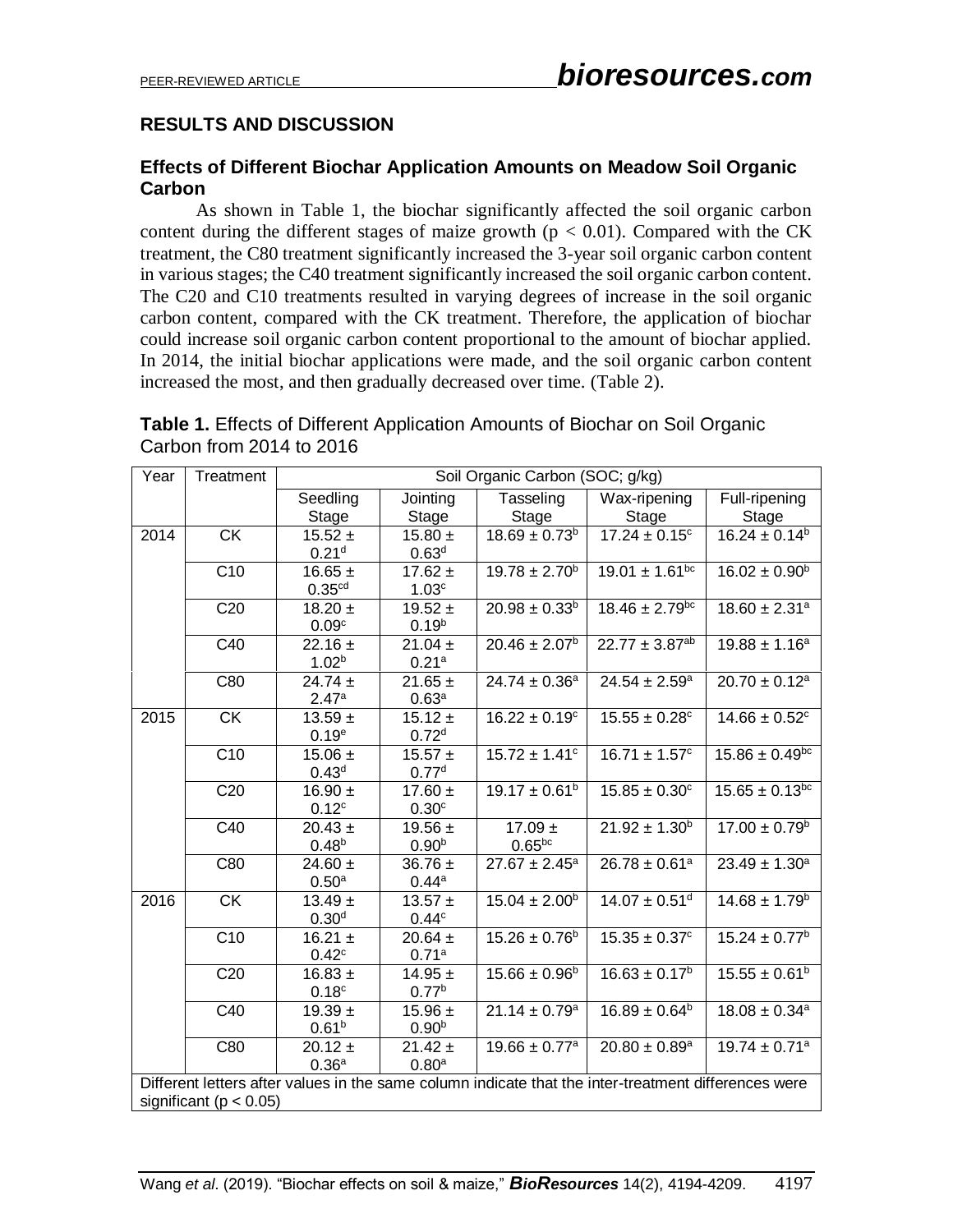| Source of<br>variation                                                                                                                                                                                          | SOC.  | ΤN    | AP    | AK.   | рH      | <b>CEC</b> |  |
|-----------------------------------------------------------------------------------------------------------------------------------------------------------------------------------------------------------------|-------|-------|-------|-------|---------|------------|--|
| Year                                                                                                                                                                                                            | $***$ | $***$ | ns    | $***$ | $***$   | $***$      |  |
| <b>Biochar</b>                                                                                                                                                                                                  | $***$ | $***$ | $***$ | $***$ | $\star$ | $***$      |  |
| SOC: organic carbon; TN: total nitrogen; AP: available phosphorus;<br>AK: available potassium; CEC: cation exchange capacity<br>Note: ns = not significant; $* = p < 0.05$ ; $* = p < 0.01$ ; $* * = p < 0.001$ |       |       |       |       |         |            |  |
|                                                                                                                                                                                                                 |       |       |       |       |         |            |  |

## **Effects of Different Amounts of Biochar on Meadow Soil Total Nitrogen**

As shown in Table 3, the biochar significantly affected the soil total nitrogen content during the different growth stages of the maize (Table 2). The C40-, C20-, and C10-treated soils slightly increased soil total nitrogen compared with the CK treatment, but these differences were not significant. Compared with the CK treatment, the C80 treatment significantly increased the soil total nitrogen during the different stages within the 3-year period. This shows that the application of biochar could increase soil total nitrogen content. Additionally, as the amount of biochar applied increased, soil total nitrogen content also increased; however, it also gradually decreased as time progressed.

| Year                                                                                            | Treatment       | Soil Total Nitrogen (g/kg)       |                              |                              |                              |                                  |  |
|-------------------------------------------------------------------------------------------------|-----------------|----------------------------------|------------------------------|------------------------------|------------------------------|----------------------------------|--|
|                                                                                                 |                 | Seedling                         | Jointing                     | Tasseling                    | Wax-                         | Full-ripening                    |  |
|                                                                                                 |                 | Stage                            | Stage                        | Stage                        | ripening<br>Stage            | Stage                            |  |
| 2014                                                                                            | <b>CK</b>       | $1.29 \pm 0.07^{\rm b}$          | $1.36 \pm 0.02$ <sup>c</sup> | $1.38 \pm 0.02$ <sup>c</sup> | $1.37 \pm 0.01$ <sup>c</sup> | $1.31 \pm 0.01$ <sup>d</sup>     |  |
|                                                                                                 | C10             | $1.37 \pm 0.02^b$                | $1.39 \pm 0.02$ <sup>c</sup> | $1.38 \pm 0.04^c$            | $1.35 \pm 0.01$ <sup>c</sup> | $1.32 \pm 0.04$ <sup>d</sup>     |  |
|                                                                                                 | C <sub>20</sub> | $1.43 \pm 0.01^b$                | $1.40 \pm 0.02$ <sup>c</sup> | $1.42 \pm 0.03$ <sup>c</sup> | $1.42 \pm 0.01^b$            | $1.40 \pm 0.02$ <sup>c</sup>     |  |
|                                                                                                 | C40             | $1.47 \pm 0.20^{\rm b}$          | $1.73 \pm 0.07^b$            | $1.70 \pm 0.02^b$            | $1.68 \pm 0.02^a$            | $1.49 \pm 0.02^b$                |  |
|                                                                                                 | C80             | $1.82 \pm 0.02^a$                | $1.95 \pm 0.02^a$            | $1.92 \pm 0.07$ <sup>a</sup> | $1.71 \pm 0.05^{\text{a}}$   | $1.59 \pm 0.04^a$                |  |
| 2015                                                                                            | <b>CK</b>       | $1.30 \pm 0.01$ <sup>c</sup>     | $1.37 \pm 0.08$ <sup>c</sup> | $1.39 \pm 0.04^b$            | $1.33 \pm 0.02$ <sup>c</sup> | $1.36 \pm 0.03$ <sup>c</sup>     |  |
|                                                                                                 | C10             | $1.30 \pm 0.02$ <sup>c</sup>     | $1.40 \pm 0.03$ <sup>c</sup> | $1.38 \pm 0.02^b$            | $1.39 \pm 0.02$ <sup>c</sup> | 1.44 $\pm$<br>0.07 <sup>bc</sup> |  |
|                                                                                                 | C <sub>20</sub> | $1.35 \pm 0.09^{\circ}$          | $1.45 \pm 0.02$ <sup>c</sup> | $1.40 \pm 0.05^{\circ}$      | $1.38 \pm 0.05$ <sup>c</sup> | 1.46 $\pm$<br>0.08 <sub>pc</sub> |  |
|                                                                                                 | C40             | $1.55 \pm 0.03^b$                | $1.60 \pm 0.05^{\circ}$      | $1.70 \pm 0.02$ <sup>a</sup> | $1.61 \pm 0.08^b$            | $1.49 \pm 0.02^b$                |  |
|                                                                                                 | C80             | $1.74 \pm 0.09^a$                | $1.91 \pm 0.06^a$            | $1.73 \pm 0.07^a$            | $1.70 \pm 0.03^a$            | $1.72 \pm 0.04^a$                |  |
| 2016                                                                                            | <b>CK</b>       | $1.26 \pm 0.02$ <sup>c</sup>     | $1.30 \pm 0.02^b$            | $1.29 \pm 0.01$ <sup>c</sup> | $1.34 \pm 0.02$ <sup>c</sup> | $1.31 \pm 0.03$ <sup>c</sup>     |  |
|                                                                                                 | C10             | $1.34 \pm 0.01^b$                | $1.33 \pm 0.02^b$            | $1.34 \pm 0.01$ <sup>c</sup> | $1.33 \pm 0.03$ <sup>c</sup> | $1.35 \pm 0.05^{\circ}$          |  |
|                                                                                                 | C <sub>20</sub> | $1.30 \pm$<br>0.04 <sup>bc</sup> | $1.35 \pm 0.04^b$            | $1.34 \pm 0.05^{\circ}$      | $1.37 \pm 0.03$ <sup>c</sup> | $1.34 \pm 0.01$ <sup>c</sup>     |  |
|                                                                                                 | C40             | $1.50 \pm 0.04$ <sup>a</sup>     | $1.56 \pm 0.04$ <sup>a</sup> | $1.46 \pm 0.02^b$            | $1.45 \pm 0.02^b$            | $1.42 \pm 0.02^b$                |  |
|                                                                                                 | C80             | $1.49 \pm 0.01^a$                | $1.52 \pm 0.02^a$            | $1.53 \pm 0.05^a$            | $1.52 \pm 0.03^a$            | $1.50 \pm 0.01^a$                |  |
| Different letters after values in the same column indicate that the inter-treatment differences |                 |                                  |                              |                              |                              |                                  |  |
| were significant ( $p < 0.05$ )                                                                 |                 |                                  |                              |                              |                              |                                  |  |

**Table 3.** Effects of Different Application Amounts of Biochar on Meadow Soil Total Nitrogen from 2014 to 2016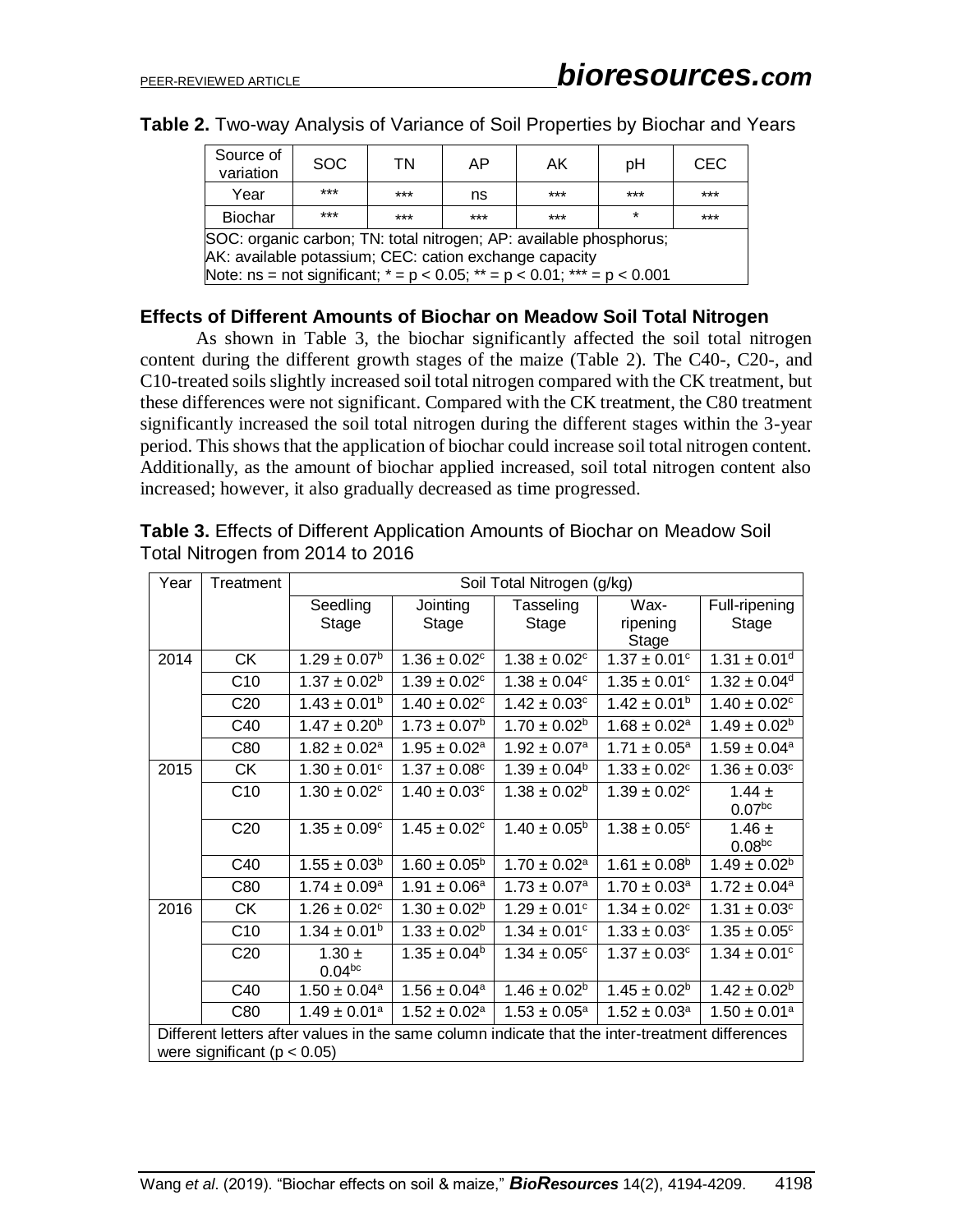## **Effects of Different Amounts of Biochar on Meadow Soil C/N**

As shown in Table 4, except for the tasseling, wax-ripening, and full-ripening stages in 2014, which did not have any significant differences, the other stages in the other years all showed significant differences in soil C/N. In particular, the soil C/N values for the different developmental stages of 2015 were highly significant. The mean C/N values of soil with biochar applied in 2014, 2015, and 2016 were 13.2, 12.9, and 12.5, respectively, which were greater than those for the untreated soil in the corresponding years by 6.47, 16.85, and 15.21 %, respectively. This showed that the biochar application promoted soil C/N, but to varying degrees.

**Table 4.** Effects of Different Application Amounts of Biochar on Meadow Soil C/N from 2014 to 2016

| Year                                                                       | p-value                                                               |               |               |               |               |               |  |
|----------------------------------------------------------------------------|-----------------------------------------------------------------------|---------------|---------------|---------------|---------------|---------------|--|
|                                                                            | Wax-<br>Full-<br>Jointing<br><b>Baseline</b><br>Seedling<br>Tasseling |               |               |               |               |               |  |
|                                                                            |                                                                       | Stage         | Stage         | Stage         | ripening      | ripening      |  |
|                                                                            |                                                                       |               |               |               | Stage         | Stage         |  |
| 2014                                                                       |                                                                       | $0.032*$      | $0.001**$     | $0.0711^{ns}$ | $0.6790^{ns}$ | $0.5040^{ns}$ |  |
| 2015                                                                       | $< 0.0001***$                                                         | $0.0002***$   | $< 0.0001***$ | $0.0001***$   | $0.0008***$   | $0.0004***$   |  |
| 2016                                                                       | $0.0197*$                                                             | $< 0.0001***$ | $< 0.0001***$ | $0.0120*$     | $< 0.0001***$ | $0.0140*$     |  |
| Note: $ns = not significant; * = p < 0.05; ** = p < 0.01; *** = p < 0.001$ |                                                                       |               |               |               |               |               |  |

## **Effects of Different Amounts of Biochar on Meadow Soil available P and available K**

As shown in Figs. 1 to 3, the biochar application increased soil available P content during the different growth stages. The C80 and C40 treatments significantly increased the soil available P content, and this effect was maintained for the 3-year period. As shown in Figs. 4 to 6, as the amount of biochar applied increased, the soil available K content also increased. In 2014, the soil available K content during various stages under the C80, C40, C20, and C10 treatments were all significantly greater than that under the CK treatments. In 2015, the soil available K content during the various stages under the C80, C40, and C20 treatments were all significantly greater than that under the CK treatment.



**Fig. 1.** Effects of different biochar treatments on meadow soil available P in 2014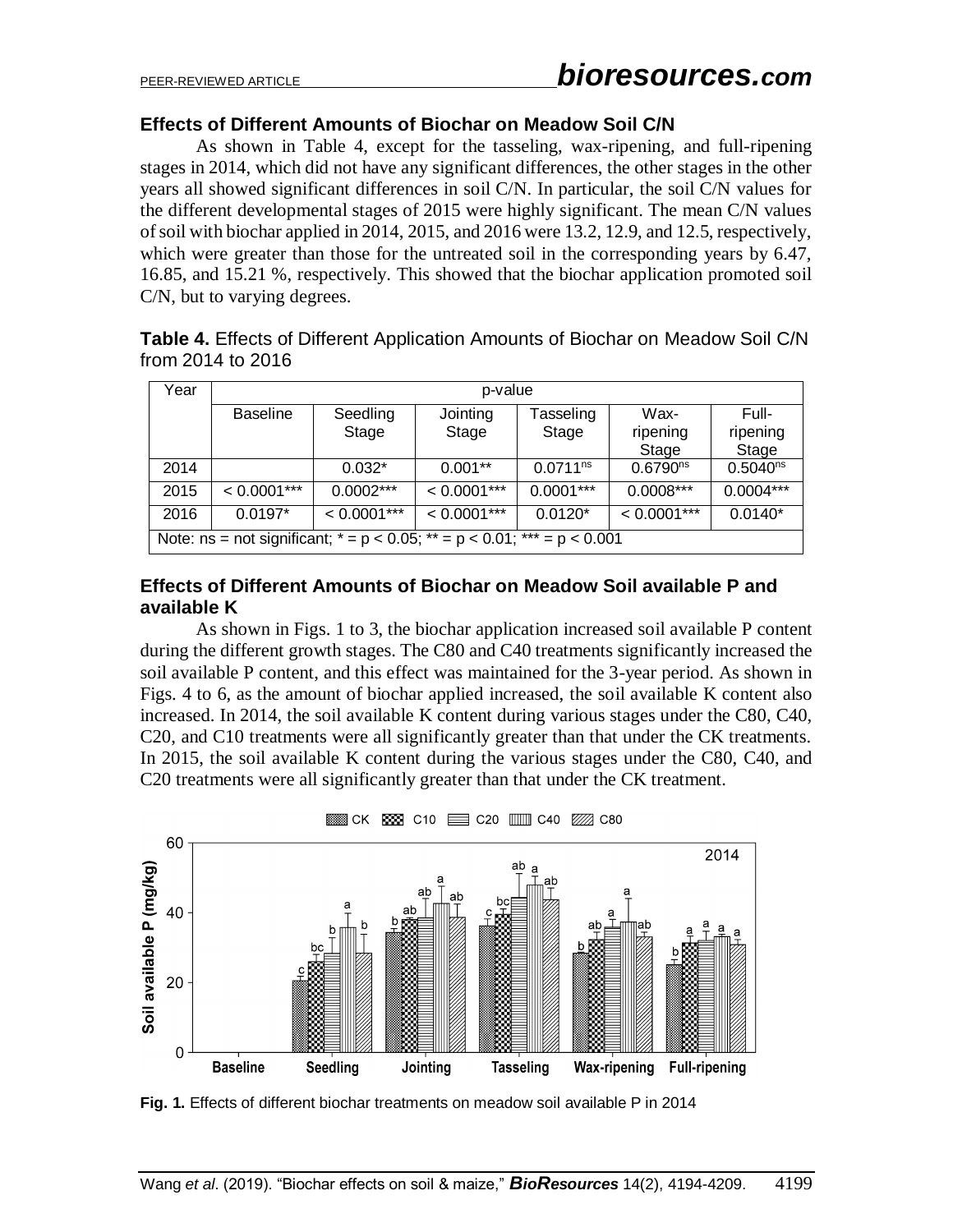





**Fig. 3.** Effects of different biochar treatments on meadow soil available P in 2016  $\equiv$  CK  $\equiv$  C10  $\equiv$  C20  $\equiv$  C40  $\mathbb{Z}$  C80



**Fig. 4.** Effects of different biochar treatments on meadow soil available K in 2014

In 2016, only the C80 and C40 treatments significantly promoted soil available K during the different growth stages when compared with the CK treatment. A two-way ANOVA found that the year had significant effects on soil available K content (Table 2). The soil potassium content in soils during the full-ripening stage of maize growth decreased as time progressed over the 3 years.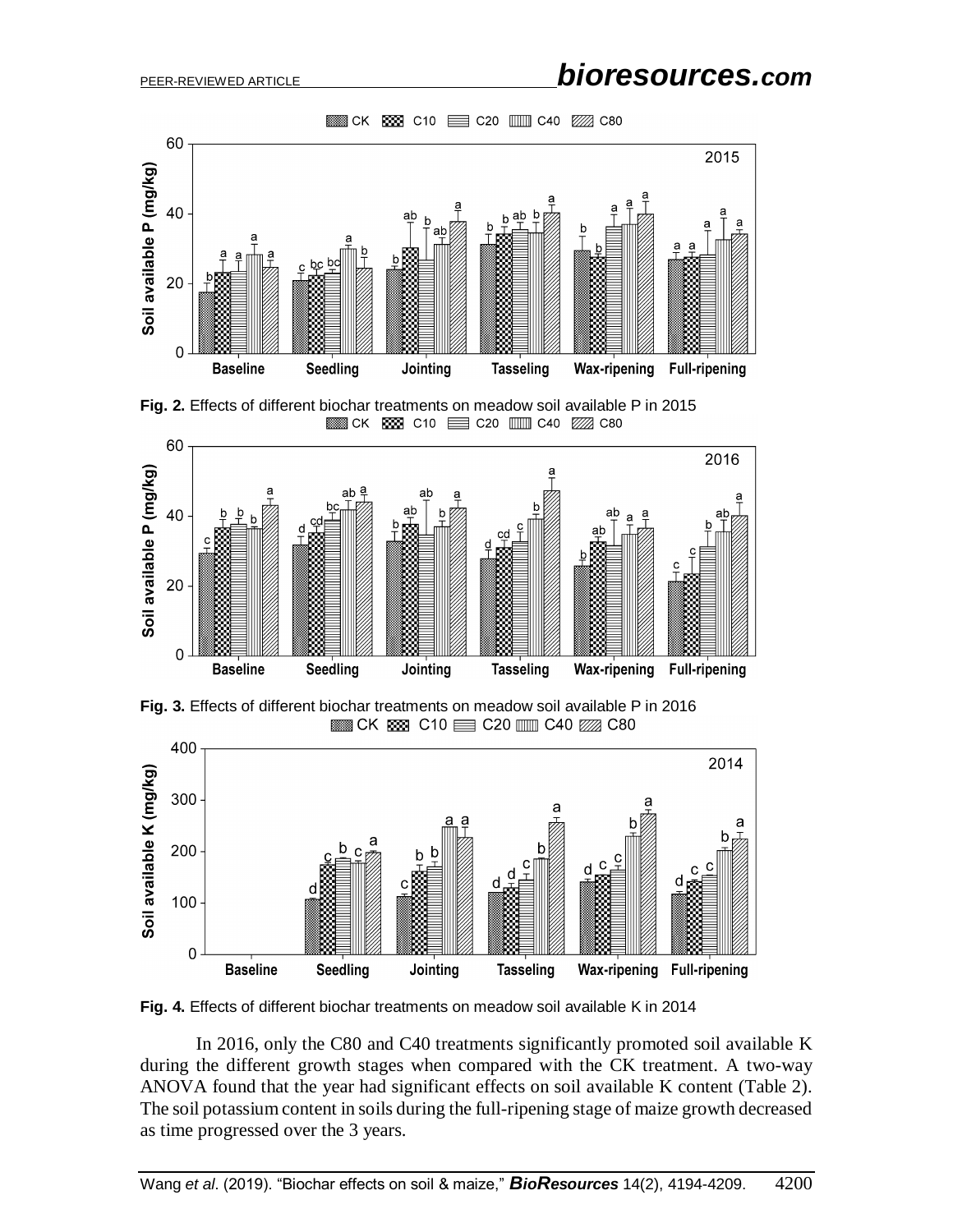$\equiv$  CK  $\equiv$  C10  $\equiv$  C20  $\equiv$  C40  $\mathbb{Z}$  C80



**Fig. 5.** Effects of different biochar treatments on meadow soil available K in 2015  $\equiv$  CK  $\equiv$  C10  $\equiv$  C20  $\equiv$  C40  $\mathbb{Z}$  C80



**Fig. 6.** Effects of different biochar treatments on meadow soil available K in 2016

#### **Effects of Different Amounts of Biochar on Meadow Soil pH**

As shown in Fig. 7, the effects of different application amounts of biochar on soil pH were as follows: The different biochar treatments applied in 2014 significantly increased soil pH.



**Fig. 7.** Effects of different application amounts of biochar and rainfall on meadow soil pH from 2014 to 2016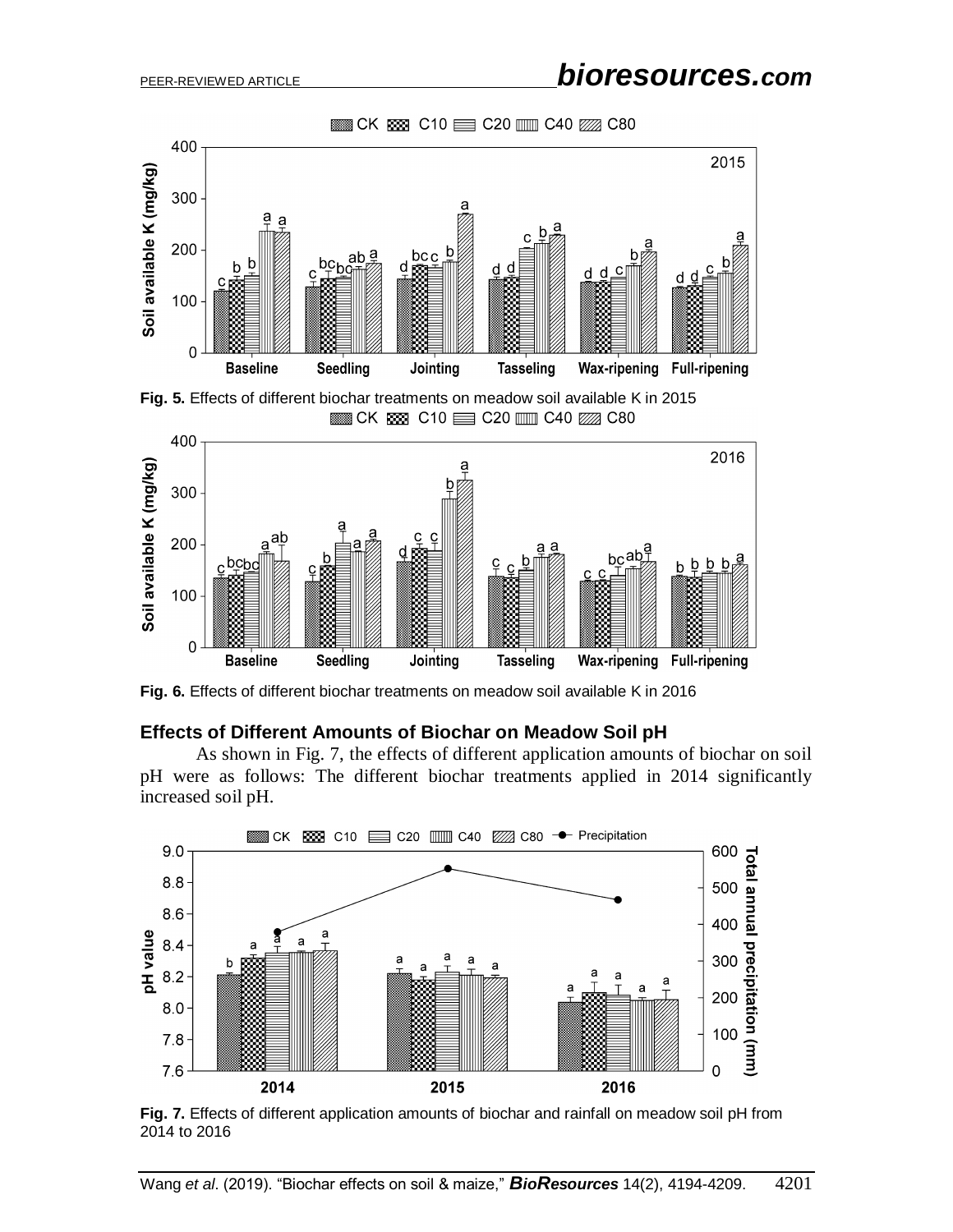This may have been because the high pH of the biochar itself affected the soil pH. In 2015 and 2016, the pH values of the different treatments and CK did not show any significant differences, and the pH values in these two years were lower than the pH in 2014. This may have been because there was greater precipitation (551.4 mm) in 2015, and the application of biochar increased soil porosity, which would increase soil permeability in the plow layer, and remove some salts, thereby decreasing the pH. Another cause may have been the highly porous structure of biochar and its extremely strong adsorption capability, which adsorbs some salt ions and decreases pH.

## **Effects of Different Amounts of Biochar on Meadow Soil CEC**

Soil CEC is important for assessing the soil's fertility-preservation capabilities, improving soil quality, and for rational fertilizer application. An increase in soil CEC can enhance nutrient soil retention, increase soil nutrient utilization rates, and improve soil quality. As shown in Fig. 8, the CEC of various treatments in 2014 were significantly greater compared to the CK and increased as the amount of biochar applied increased. The cation exchange capacity was greatest under the C80 treatment, 18.3% greater than that under the CK treatment. In 2015, the different biochar treatments on soil CEC still showed significant promoting effects. The CEC of the C80 treatment was the greatest and was significantly greater than the other biochar treatments. This significant promoting effect was also observed in 2016. Comparisons of the CEC values over the 3 years showed that the CEC slightly decreased as time progressed.



**Fig. 8.** Effects of different application amounts of biochar on meadow soil CEC from 2014 to 2016

## **Effects of Different Amounts of Biochar on Maize Yields**

Figure 9 shows the effects of the different amounts of biochar on maize yields. In 2014, the greatest yield was observed with the C40 treatment, followed by the C80 treatment. Compared with the CK treatment, the two treatments increased the maize yields by 41.2% and 36.9%, respectively; however, the difference between the two treatments was not significant. The effects of different amounts of biochar on the maize yields in 2015 followed the same trends as those in 2014. In 2016, the maize yields were the greatest in the C80 treatment, which had an increase of 42.1% compared with that of the CK treatment. This was followed by the C40 treatment, which had an increase of 28.5% compared with that of the CK treatment. However, the difference between the two treatments was not significant. The C20 treatment did not show any significant promoting effects on the yield. This showed that high amounts of the biochar (C40 and C80) had continuous promoting effects on the maize yields.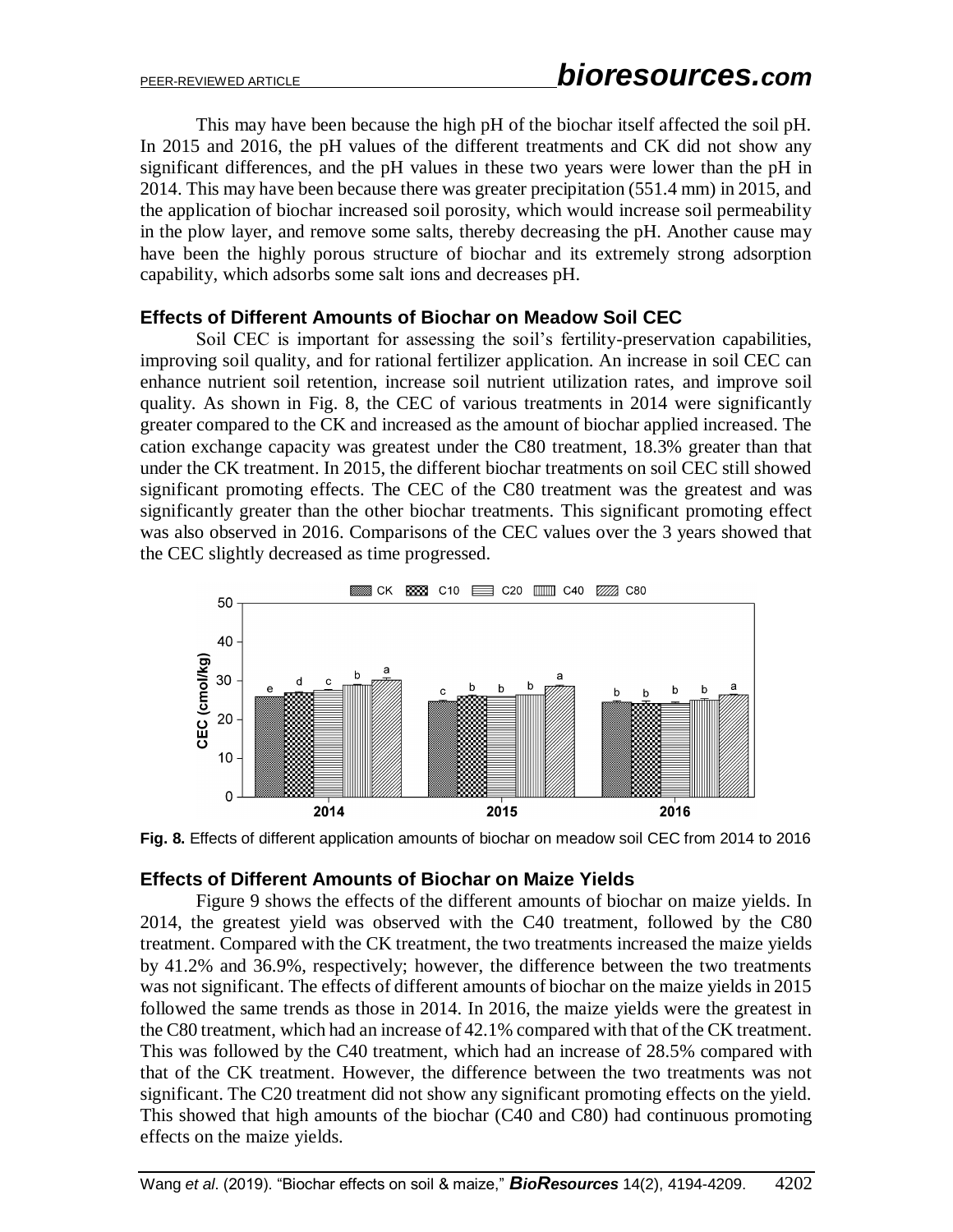

**Fig. 9.** Effects of different application amounts of biochar on maize yield from 2014 to 2016

## **Effects of Different Amounts of Biochar on Maize Yield-related Traits**

As shown in Table 5, the different amounts of biochar resulted in significant differences in maize ear length in 2016.

**Table 5.** Effects of Different Application Amounts of Biochar on Maize Yieldrelated Traits from 2014 to 2016

|                          | Year | <b>CK</b>                                                                                                                                    | C10                                                                                                                                                        | C <sub>20</sub>               | C <sub>40</sub>                                              | C80                                                           |
|--------------------------|------|----------------------------------------------------------------------------------------------------------------------------------------------|------------------------------------------------------------------------------------------------------------------------------------------------------------|-------------------------------|--------------------------------------------------------------|---------------------------------------------------------------|
| Ear Length               | 2014 |                                                                                                                                              | $17.03 \pm 0.72$ <sup>a</sup>   17.09 $\pm$ 0.45 <sup>a</sup>                                                                                              |                               | $17.59 \pm 0.46^a$   $18.15 \pm 0.43^a$   $17.84 \pm 0.87^a$ |                                                               |
| (cm)                     | 2015 | $18.21 \pm 0.15^a$                                                                                                                           | $18.52 \pm 0.66^a$                                                                                                                                         | $19.03 \pm 0.42$ <sup>a</sup> |                                                              | $18.94 \pm 0.43$ <sup>a</sup>   18.43 $\pm 0.84$ <sup>a</sup> |
|                          | 2016 |                                                                                                                                              | $16.03 \pm 1.39^{\circ}$   17.51 $\pm$ 1.12 <sup>ab</sup>   16.04 $\pm$ 1.02 <sup>b</sup>   17.61 $\pm$ 0.66 <sup>ab</sup>   18.17 $\pm$ 0.52 <sup>a</sup> |                               |                                                              |                                                               |
| Barren Ear Tip<br>(cm)   | 2014 | $0.98 \pm 0.56^{\circ}$                                                                                                                      | $0.80 \pm 0.44$ <sup>a</sup>                                                                                                                               | $0.77 \pm 0.20^{\text{a}}$    | $0.43 \pm 0.15^{\text{a}}$                                   | $0.68 \pm 0.30^a$                                             |
|                          | 2015 | $1.22 \pm 0.45^a$                                                                                                                            | $0.97 \pm 0.55^{ab}$                                                                                                                                       | $0.24 \pm 0.13$ °             | $0.46 \pm 0.11^{bc}$                                         | $0.96 \pm 0.32^{ab}$                                          |
|                          | 2016 | $1.85 \pm 0.41$ <sup>a</sup>                                                                                                                 | $1.70 \pm 0.39$ <sup>ab</sup>                                                                                                                              | $1.25 \pm 0.17^{\circ}$       | $1.51 \pm 0.18^{ab}$                                         | $1.25 \pm 0.12^b$                                             |
| Grain Number<br>per Row  |      | $2014$ 31.93 ± 3.25 <sup>ab</sup> 32.00 ± 3.27 <sup>ab</sup> 28.43 ± 1.33 <sup>b</sup> 33.80 ± 4.16 <sup>ab</sup> 35.13 ± 1.15 <sup>a</sup>  |                                                                                                                                                            |                               |                                                              |                                                               |
| (grain/row)              | 2015 |                                                                                                                                              | $37.00 \pm 1.31^{\circ}$ 37.80 $\pm 1.42^{\circ}$ 39.93 $\pm 1.76^{\circ}$ 39.87 $\pm 1.34^{\circ}$ 37.57 $\pm 1.33^{\circ}$                               |                               |                                                              |                                                               |
|                          | 2016 |                                                                                                                                              | $32.33 \pm 1.16^{\circ}$ 34.43 $\pm 2.01^{\circ}$ 33.47 $\pm 2.29^{\circ}$ 35.87 $\pm 1.00^{\circ}$ 36.20 $\pm 1.73^{\circ}$                               |                               |                                                              |                                                               |
| 100-kernel<br>Weight (g) | 2014 |                                                                                                                                              | $39.14 \pm 2.15^{\circ}$ 40.29 $\pm$ 1.93 <sup>ab</sup> 40.21 $\pm$ 0.56 <sup>ab</sup> 43.31 $\pm$ 0.88 <sup>a</sup> 42.95 $\pm$ 2.79 <sup>a</sup>         |                               |                                                              |                                                               |
|                          | 2015 |                                                                                                                                              | $45.48 \pm 0.88$ $ 46.18 \pm 0.59$ $ 47.74 \pm 0.54$ $ 47.32 \pm 0.41$ $ 46.72 \pm 0.33$ ab                                                                |                               |                                                              |                                                               |
|                          |      | $2016$ 40.963 ± 2.29 <sup>b</sup> 44.28 ± 3.79 <sup>ab</sup> 43.91 ± 5.88 <sup>ab</sup> 46.64 ± 2.04 <sup>ab</sup> 47.84 ± 0.99 <sup>a</sup> |                                                                                                                                                            |                               |                                                              |                                                               |

Note: Different letters after values in the same row indicate that the inter-treatment differences were significant ( $p < 0.05$ )

The C80 treatment resulted in significantly longer ears than the CK treatment, and there were no significant differences between the other treatments. Biochar applications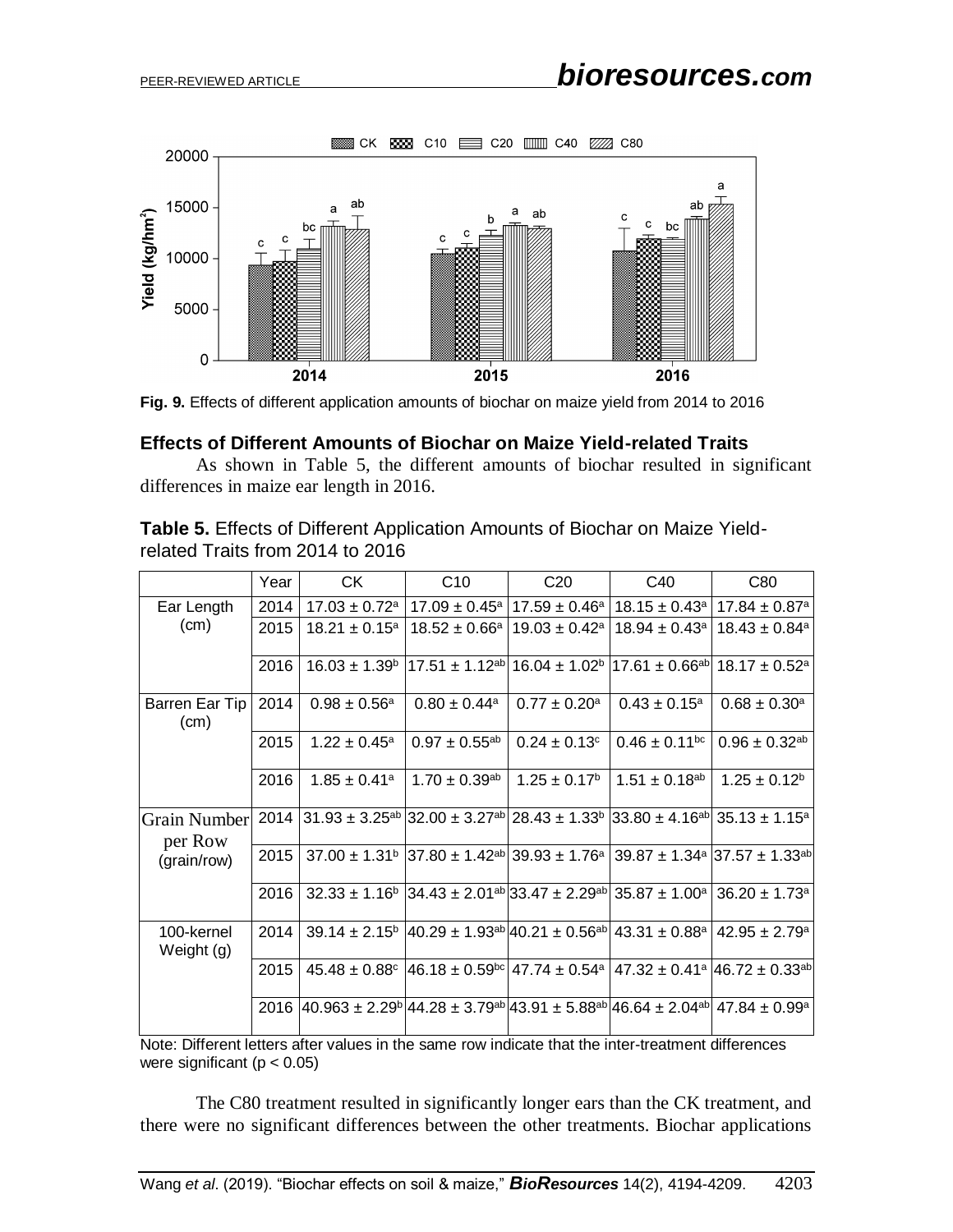alleviated the barren ear tip characteristic to varying degrees and resulted in variable increases in grain number per row. In 2014, the C40 and C80 treatments significantly increased the 100-kernel weight. In 2015, the C20, C40, and C80 treatments significantly increased the 100-kernel weight. In 2016, the C80 treatment continued to have significant promoting effects on the 100-kernel weight. This showed that the high application rates of biochar were beneficial to maize kernel accumulation.

## **Correlation Between Maize Kernel Yield and Various Parameters**

As shown in Table 6, the maize kernel yields were significantly or highly significantly correlated with the soil organic carbon, total nitrogen, available K, and CEC in 2014, 2015, and 2016. Maize kernel yields were positively correlated, but not significantly so, with the soil available P content and soil C/N in the first two years of biochar application; however, in the third year, the positive correlation was highly significant. The yield was significantly or highly significantly correlated with the ear length, grain number per row, and 100-kernel weight, while it was negatively correlated with barren ear tip.

| Soil Parameter    | <b>Correlation Coefficient</b> |             |              |  |  |
|-------------------|--------------------------------|-------------|--------------|--|--|
|                   | 2014                           | 2015        | 2016         |  |  |
| Organic carbon    | $0.821$ **                     | 0.567       | $0.867**$    |  |  |
| Total nitrogen    | $0.816$ **                     | $0.594^{*}$ | $0.804^{**}$ |  |  |
| C/N               | 0.401                          | 0.510       | $0.822$ **   |  |  |
| Available P       | 0.464                          | 0.418       | $0.826$ **   |  |  |
| Available K       | $0.836**$                      | $0.665$ **  | $0.606^*$    |  |  |
| <b>CEC</b>        | $0.695$ **                     | $0.690$ **  | $0.657**$    |  |  |
| Ear length        | $0.801**$                      | 0.359       | $0.700^{11}$ |  |  |
| Barren ear tip    | $-0.270$                       | $-0.557$    | $-0.208$     |  |  |
| Grain number per  | 0.317                          | 0.446       | $0.703$ **   |  |  |
| row               |                                |             |              |  |  |
| 100-kernel weight | $0.890^{17}$                   | $0.614^{*}$ | $0.659^{17}$ |  |  |

**Table 6.** Analysis of the Correlation Between Maize Kernel Yield and Various Parameters from 2014 to 2016

Note:  $* = p < 0.05$ ;  $** = p < 0.01$ 

#### **Effects of Different Amounts of Biochar on Meadow Soil Traits**

The results showed that the biomass was rich in organic carbon and could increase the soil organic carbon content. As the amount of biochar applied was increased, the soil organic carbon content was also increased. Over the period of three years, high levels of soil organic carbon content were maintained, although a slight decrease was observed as time progressed. These changes probably occurred because biochar has a high carbon content, a complex aromatic structure, and high levels of carboxylic esters. This inert carbon pool has high chemical and microbiological stability in the soil environment. Over time the stability of soil organic carbon has been changing, the active organic carbon mineralized quickly, and the stable organic carbon slowly degraded over a relatively long time. Consequently, the soil organic carbon content decreases every year (Kimetu and Lehmann 2010; He *et al*. 2017).

A single application of the biochar could promote the total nitrogen content in the soils for 3 years, and the amount of biochar applied was directly proportional to the total nitrogen content in the soil. In addition to the nitrogen contributed by the biochar itself,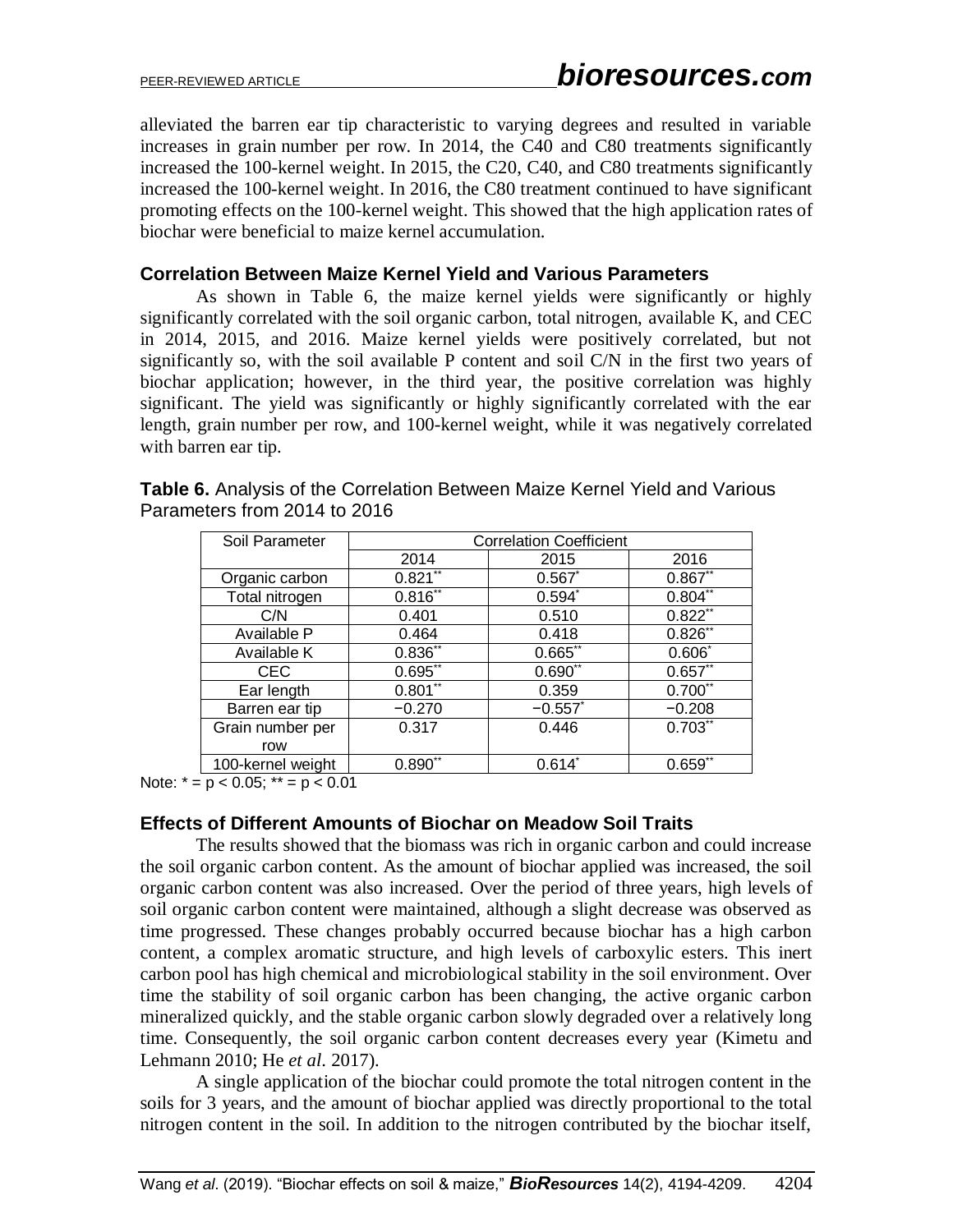another possible reason for this result may have been that the biochar application increased the soil organic matter content; C/N is beneficial for increasing soil microbial activity, which promotes the mineralization of soil organic matter, thereby releasing more nitrogen (Shang *et al*. 2015). However, soil total nitrogen gradually decreased as time progressed. In addition to natural factors, a probable explanation may have been the gradual decrease in soil organic matter, resulting in changes to other soil components.

Phosphorus is an essential macronutrient for plant growth. The biochar application increased the available P content in the soils for three years, compared with the CK treatment; the available P content of C10, C20, C40, and C80 treatments increased by 16.6, 22.2, 35.2, and 37.2%, respectively. The soil at the study site was meadow soil, which is rich in total phosphorous but low in available P. The biochar application increased soil phosphorus availability. Chintala *et al*. (2013) found that biochar itself has some ability to adsorb and desorb phosphorus and will affect soil adsorption and desorption of phosphorus after application. DeLuca *et al*. (2015) found that, when biochar with high pH and CEC is applied to soil, phosphorus adsorption by oxides of iron, aluminum, and calcium are blocked, thereby increasing phosphorus activity. Another study showed that the rich pore structure and specific surface area of biochar provided a good living environment for microorganisms, and the rapid growth of microorganisms can promote the availability transformation of soil phosphorus. Biochar changes the physiochemical morphological characteristics of phosphorus in soil, which are beneficial for improving the effectiveness of phosphorus.

Biochar has high potassium availability and can increase soil available K and potassium absorbed by crops when biochar is applied to the soil (Lehmann *et al*. 2003). In this study, soil available K content was directly proportional to the amount of biochar applied. Compared with the CK treatment, the available K content in the C10, C20, C40, and C80 treatments increased by 18.0, 24.7, 49.2, and 67.3%, respectively. The conclusion was consistent with that drawn by Zeng *et al.* (2013). Application of 40 and 80 t/ha of biochar yielded sufficient soil available K for the three continuous years. Biochar application can increase soil available K content by directly providing available K and indirectly reducing the leaching and loss of potassium from soil. This study found that the soil pH increased in the first year and decreased in the last two years. One reason may be precipitation. Another may be the adsorption of a large number of salt ions by the strong macroporous structures of biochar. Chintala *et al*. (2013) studied the addition of biochar produced from the pyrolysis of maize straws, switchgrass, and pine wood residues. Their results showed that pH is less affected when these three types of biochar are added to basic soils. This was further corroborated by this study's results.

Cation exchange capacity reflects the ability of soil to absorb, retain, and exchange cations and is an important factor for improving soil (Dai 2017). The biochar application significantly increased soil CEC, which increased as the amount of biochar applied increased. Application of 80 t/ha of biochar increased soil CEC consistently for three years. Several previous studies have reported that biochar application can increase soil CEC, regardless of whether it is added to acidic or basic soils (Hossain *et al*. 2010; Laird *et al*. 2010). Liang *et al*. (2006) found that the soil CEC increases as the level of oxidation on the surface of the organic matter in soil or surface cation exchange points on the soil surfaces increase. Glaser *et al*. (2001) found that the oxidation of aromatic carbons and the formation of carboxyl groups may be the reason for increased CEC. This study also found that the soil cation exchange capacity decreased slightly over the years. This may be due to rain water caused by the loss of carboxyl hydrophilic compounds, which can bind to the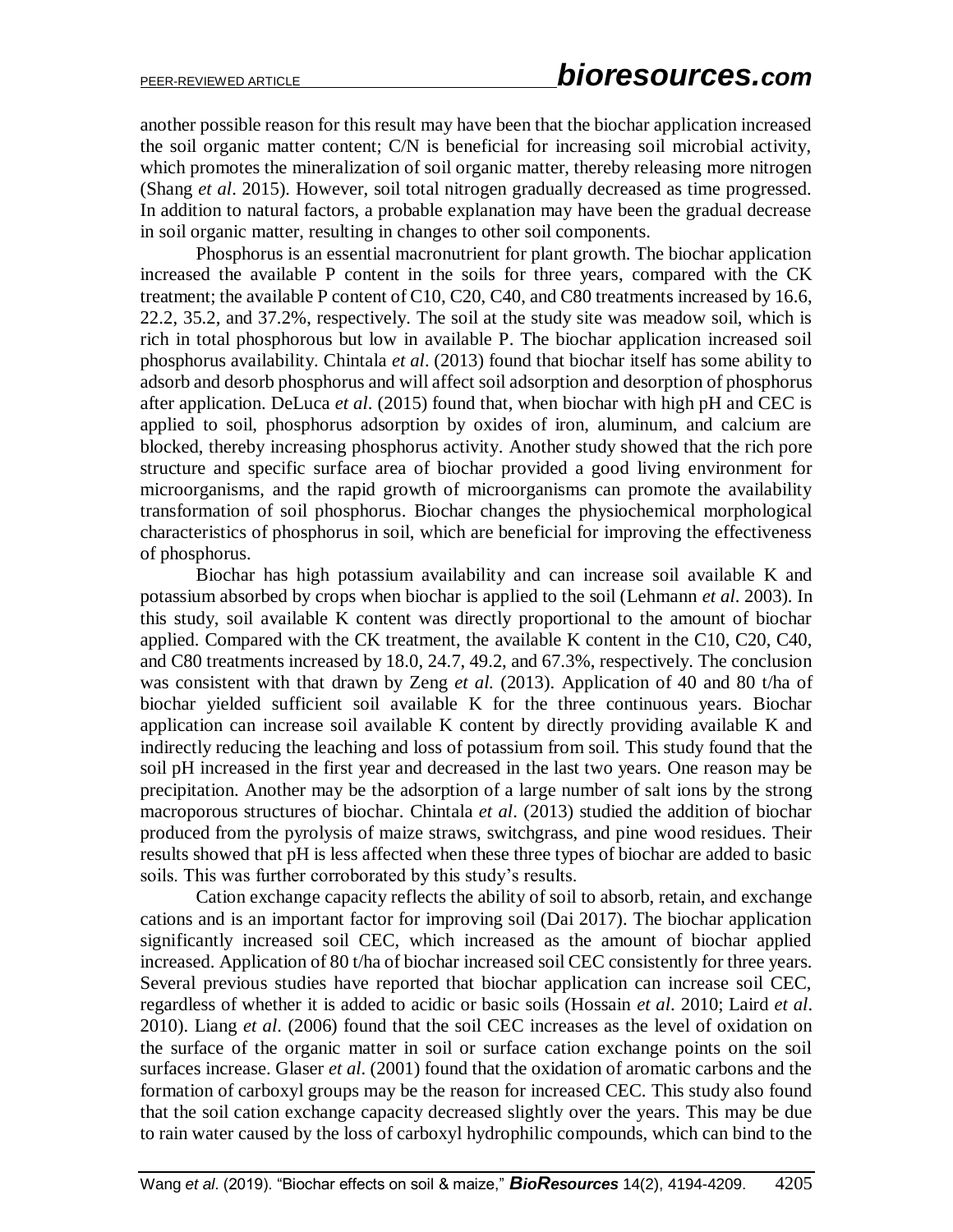metal ions and thus, reduce the cation exchange capacity (Uchimiya *et al*. 2011). Increased soil CEC enhanced the soil retention of nutrients, increased soil nutrient utilization rates, and improved soil quality, which are important for the sustainable utilization of soils.

## **Effects of Biochar on Maize Yield**

The biochar application increased maize yields. In addition, maize yields generally increased as the amount of biochar applied increased. This was consistent with the results of Uzoma *et al*. (2011), who studied the effects of biochar application to sandy soils with maize. They found that biochar application increased maize yields, and yields were significantly increased as the proportion of biochar added was increased. Similar conclusions were made by Jiang *et al*. (2015) and Liu *et al.* (2015).

This study also found that a single biochar application of 40 or 80 t/ha to meadow soil stably increased maize yields for three continuous years. This was due to the synergistic mutual promotion between biochar and soils. In weakly basic meadow soils, biochar uses its loose and porous characteristics and great specific surface area to adsorb salt ions from the soil, resulting in a yearly decrease in soil pH (Cox *et al*. 2001). The application of biochar results in the change of the soil structure, and its inherent characteristics and structure improve soil organic matter content and soil water and fertilizer retention capacity (Yin *et al.* 2018). In addition, the adsorption of soil enzyme reaction substrate promotes the enzymatic reaction, enhances the soil enzyme activity, and promotes the effective transformation of soil nitrogen, phosphorus, and potassium. (Czimczik and Masiello 2007; Lehmann and Joseph 2009). Biochar can also promote the growth of specific microorganisms and change the microbial community structure, abundance, and activity (Steinbeiss *et al*. 2009). Moreover, the proliferation of large numbers of beneficial microorganisms not only promotes the conversion of available nutrients in soil but also continually degrades biochar. This beneficial cycle caused improvements to soil quality within three years of the application of the appropriate amounts of biochar and increased crop yields. Additionally, the sustained beneficial effects remain as time progresses. This research is a reference method for improving soil nutrient management and agricultural resource utilization rates in farmlands, increasing farmland productivity, effectively reducing the costs of agricultural production, and supporting the protection of the natural environment.

# **CONCLUSIONS**

- 1. Single biochar applications promoted organic carbon, total nitrogen, available K in soil, and the cation exchange capacity (CEC) for three continuous years in meadow soils, and their levels were proportional to the amount of biochar applied. As time progressed, the soil organic carbon, total nitrogen, available K, and CEC decreased yearly. The biochar stimulated the availability of soil phosphorus in meadow soil and stably increased the available P content in soil for three years.
- 2. A single application of more than 40 t/ha of biochar to semi-arid meadow soil in the western Heilongjiang province of China stably increased maize yields for three years.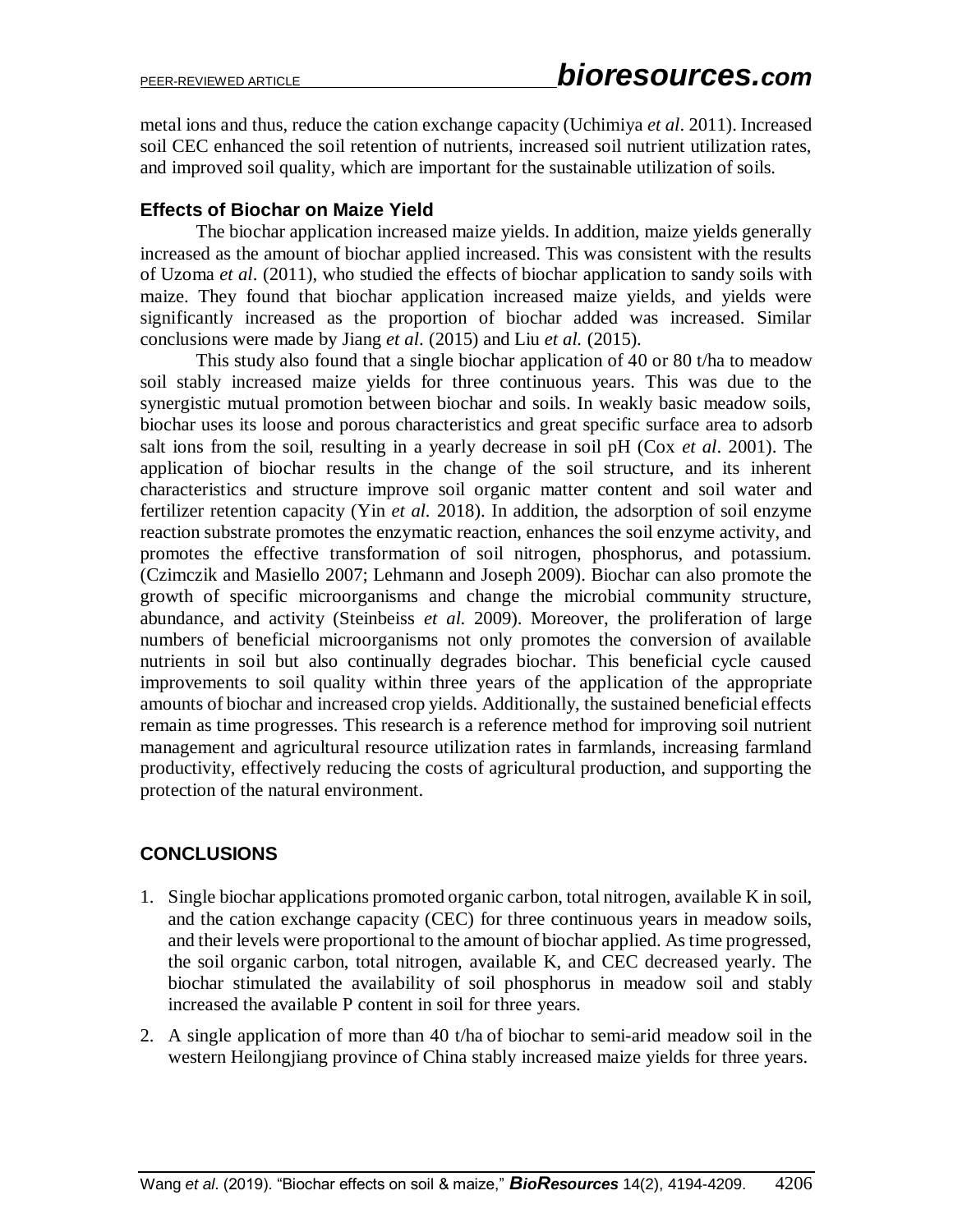## **ACKNOWLEDGMENTS**

The authors are grateful for the support of the Heilongjiang Bayi Agricultural University Three Horizontal Three Vertical Support Plan (ZRCPY201803), the Centrally Guided Local Science and Technology Development (ZY16A06), the Agriculture and Reclamation Bureau Project (HNK135-02-05), the Ministry of Agriculture Northeast China Crop Cultivation Science Observation and Experimental Station Open Project (2017-4), the Heilongjiang Bayi Agricultural University Student Innovation Training Project (XC2018006), and the National Thirteenth Five-year Plan key research and development project "Biochar fertilizer and microbial fertilizer research and development" (2017YFD0200803).

# **REFERENCES CITED**

- Akhtar, S. S., Andersen, M. N., and Liu, F. (2015). "Residual effects of biochar on improving growth, physiology and yield of wheat under salt stress," *Agr. Water Manage.* 158, 61-68. DOI: 10.1016/j.agwat.2015.04.010
- Bao, S. D. (2000). *Soil Analysis*, China Agriculture Press, Beijing, China.
- Bruun, E. W., Petersen, C. T., Hansen, E., Holm, J. K., and Hauggaard-Nielsen, H. (2014). "Biochar amendment to coarse sandy subsoil improves root growth and increases water retention," *Soil Use Manage.* 30(1), 109-118. DOI: 10.1111/sum.12102
- Chen, W. -F. A. (2012). "Combined biomass pellet carbonization furnace and a carbon production method thereof," China Patent No. CN 102092709.
- Chintala, R., Schumacher, T. E., McDonald, L. M., Clay, D. E., Malo, D. D., Papiernik, S. K., Clay, S. A., and Julson, J. L. (2013). "Phosphorus sorption and availability from biochars and soil/biochar mixtures," *Clean – Soil, Air, Water* 42(5), 626-634. DOI: 10.1002/clen.201300089
- Cox, D., Bezdicek, D., and Fauci, M. (2001). "Effects of compost, coal ash, and straw amendments on restoring the quality of eroded Palouse soil," *Biol. Fert. Soils* 33(5), 365-372. DOI: 10.1007/s003740000335
- Czimczik, C. I., and Masiello, C. A. (2007). "Controls on black carbon storage in soils," *Global Biogeochem. Cy*. 21(3), GB3005. DOI: 10.1029/2006GB002798
- Dai, L. (2017). *Preparation of Biochar and Effects on Modification of Albic Soil and Greenhouse Gas Emissions*, Ph.D. Dissertation, Northeast Agricultural University, Harbin, China. (In Chinese)
- DeLuca, T. H., MacKenzie, M. D., and Gundale, M. J. (2015). "Biochar effects on soil nutrient transformations," in: *Biochar for Environmental Management*: *Science and Technology*, 2nd Ed., J. Lehmann and S. Joseph (eds.), Routledge, London, UK.
- Glaser, B., Haumaier, L., Guggenberger, G., and Zech, W. (2001). "The 'terra preta' phenomenon: A model for sustainable agriculture in the humid tropics," *Naturwissenschaften* 88(1), 37-41. DOI: 10.1007/s001140000193
- Glaser, B., Lehmann, J., and Zech, W. (2002). "Ameliorating physical and chemical properties of highly weathered soils in the tropics with charcoal – A review," *Biol. Fert. Soils* 35(4), 219-230. DOI: 10.1007/s00374-002-0466-4
- He, T., Meng, J., Chen, W., Liu, Z., Cao, T., Cheng, X., Huang, Y., and Yang, X. (2017). "Effects of biochar on cadmium accumulation in rice and cadmium fractions of soil: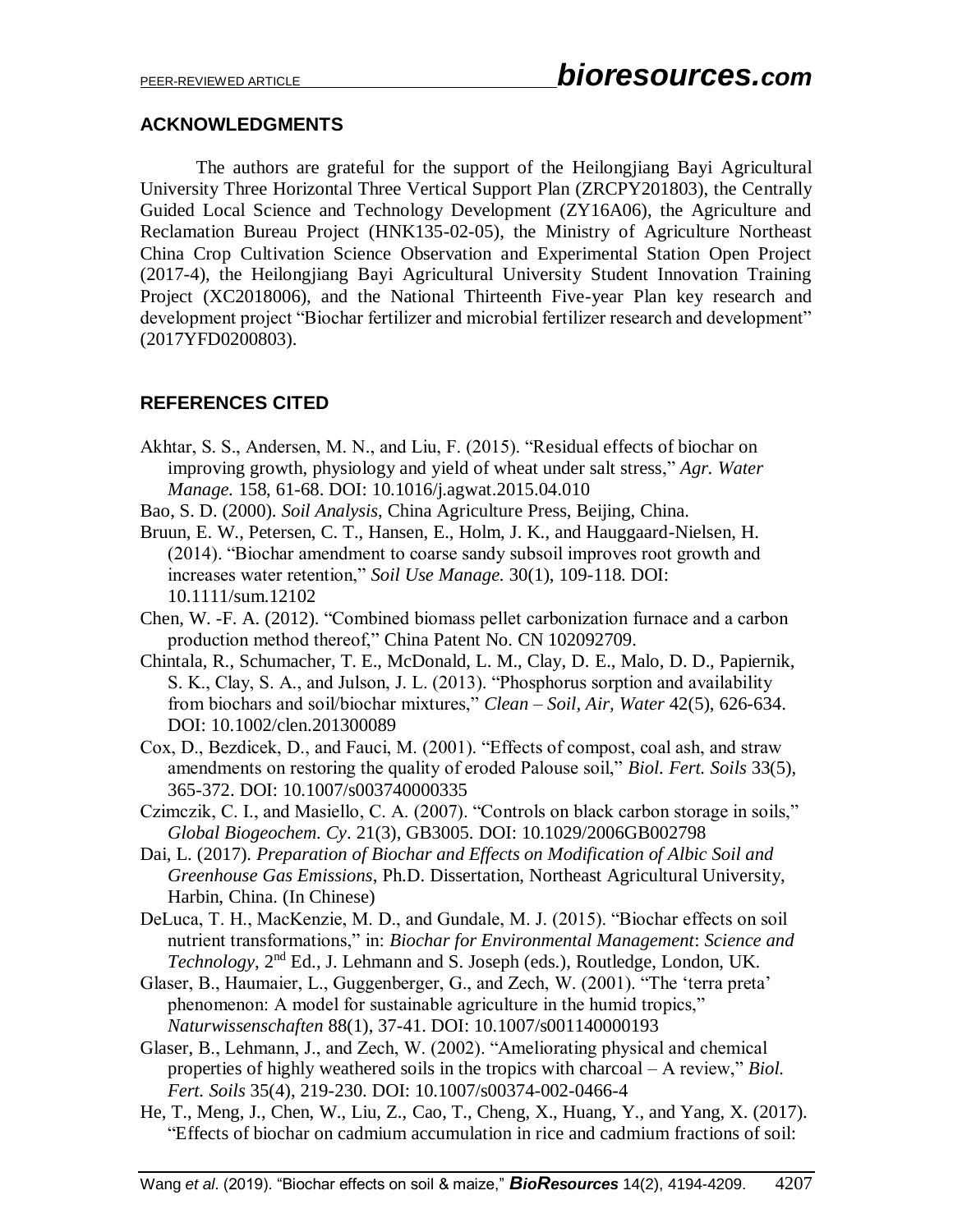A three-year pot experiment," *BioResources* 12(1), 622-642. DOI: 10.15376/biores.12.1.622-642

- Hong, C. (2018). *The Effects of the Soil Modifiers on the Bioavailability of Phosphorus and the Physical Properties in Acid Soils*, Master's Thesis, Zhejiang University, Zhejiang, China. (In Chinese)
- Hossain, M. K., Strezov, V., Chan, K. Y., and Nelson, P. F. (2010). "Agronomic properties of wastewater sludge biochar and bioavailability of metals in production of cherry tomato (*Lycopersicon esculentum*)," *Chemosphere* 78(9), 1167-1171. DOI: 10.1016/j.chemosphere.2010.01.009
- Jiang, J., Wang, H.-W., Liu, G.-L., Feng, Y., Wu, Z.-X., Wang, J.-J., Liu, H.-L., Bu, Y.- F., and Li, F.-H. (2015). "Effect of biochar on root characteristics and yield in maize," *J. Maize Sci.* 23(4), 62-66. DOI: 10.13597/j.cnki.maize.science.20150412
- Jin, L., Wei, D., Guo, W.-Y., Xu, M., Zhang, L., Li, Y.-D., Chang, B.-C., Gao, Z.-C., Gu, X.-J., and Zhao, S.-D. (2015). "The effects of chemical fertilizer, combined application of chemical fertilizer and biochar application rates on soil physical condition, soybean morphological index and yield," *China Soils Fert.* 2015(2), 29-32. DOI: 10.11838/sfsc.20150206
- Kimetu, J. M., and Lehmann, J. (2010). "Stability and stabilisation of biochar and green manure in soil with different organic carbon contents," *Aust. J. Soil Res.* 48(7), 577- 585. DOI: 10.1071/SR10036
- Laird, D. A., Fleming, P., Davis, D. D., Horton, R., Wang, B., and Karlen, D. L. (2010). "Impact of biochar amendments on the quality of a typical Midwestern agricultural soil," *Geoderma* 158(3-4), 443-449. DOI: 10.1016/j.geoderma.2010.05.013
- Lehmann, J., Da Silva, Jr., J. P., Steiner, C., Nehls, T., Zech, W., and Glaser, B. (2003). "Nutrient availability and leaching in an archaeological Anthrosol and a Ferralsol of the Central Amazon basin: Fertilizer, manure and charcoal amendments," *Plant Soil* 249(2), 343-357. DOI: 10.1023/A:1022833116184
- Lehmann, J., Gaunt, J., and Rondon, M. (2006). "Bio-char sequestration in terrestrial ecosystems – A review," *Mitig. Adapt. Strat. Gl.* 11(2), 403-427. DOI: 10.1007/s11027-005-9006-5
- Lehmann, J., and Joseph, S. (2009). *Biochar for Environmental Management: Science and Technology*, Earthscan, London, UK. DOI: 10.4324/9781849770552
- Lehmann, J., Rillig, M. C., Thies, J., Masiello, C. A., Hockaday, W. C., and Crowley, D. (2011). "Biochar effects on soil biota – A review," *Soil Biol. Biochem.* 43(9), 1812- 1836. DOI: 10.1016/j.soilbio.2011.04.022
- Liang, B., Lehmann, J., Solomon, D., Kinyangi, J., Grossman, J., O'Neill, B., Skjemstad, J. O., Thies, J., Luizão, F. J., Petersen, J., *et al*. (2006). "Black carbon increases cation exchange capacity in soils," *Soil Sci. Soc. Am. J.* 70(5), 1719-1730. DOI: 10.2136/sssaj2005.0383
- Liang, F., Li, G.-T., Lin, Q.-M., and Zhao, X.-R. (2014). "Crop yield and soil properties in the first 3 years after biochar application to a calcareous soil," *J. Integr. Agr*. 13(3), 525-532. DOI: 10.1016/S2095-3119(13)60708-X
- Lin, Q. Y. (2018). *Biochar Simulate Aging and Its Potential Analysis on Improvement of the Acid Red Soil*, Master's Thesis, *Huazhong Agricultural University*, Wuhan, China. (In Chinese)
- Liu, Y., Khan, M. J., Jin, H., Bai, X., Xie, Y., Zhao, X., Wang, S., and Wang, C. (2015). "Effects of successive application of crop-straw biochar on crop yield and soil properties in cambosols," *Acta Pedologica Sinica* 52(4), 849-858. DOI: